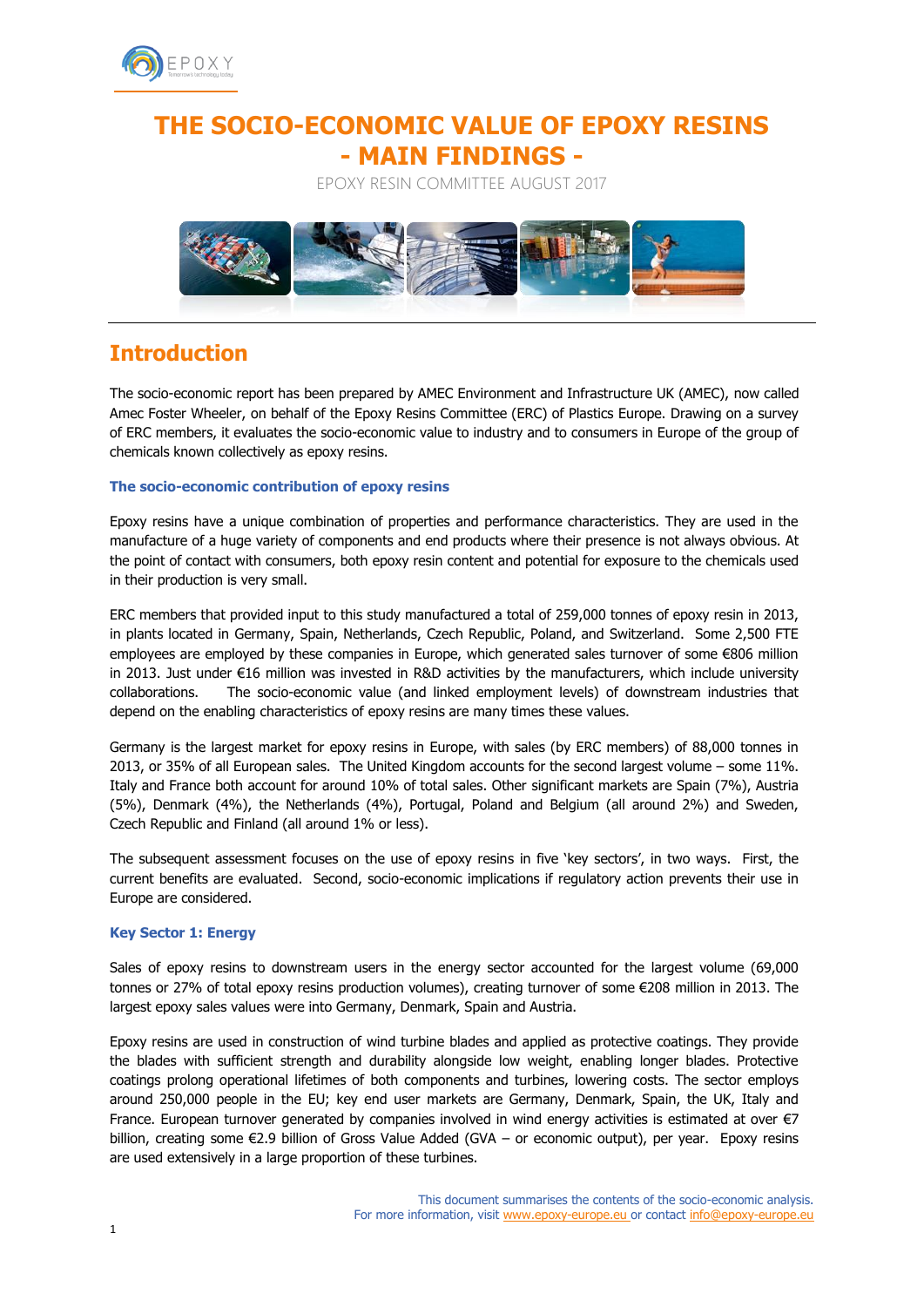

They are also used in electrical and energy distribution systems as sealants, coatings and adhesives, as well as in the manufacturer of primary components such as transformers, insulators and bushings. They are used as protective coatings in large generators and on printed circuit boards. They contribute to longer-lasting and more reliable components and electricity distribution and supply. Downstream sectors include component/appliance manufacturers and those involved in electricity transmission/distribution, with a combined turnover of some €187 billion, employing over 800,000 people. Epoxy resins help to enable much of this activity to take place.

## **Key Sector 2: Food and Water**

Sales of epoxy resins to downstream users in the food and water sector accounted for 28,000 tonnes or 11% of production volumes in 2013, creating turnover of some €79 million. The largest epoxy sales values were into Germany, the UK, France and Italy.

Epoxy resins are applied to food cans as protective coatings, preventing corrosion and prolonging shelf-life of the can and food. The metal packaging sector accounts for some €16.5 billion turnover and nearly 60,000 employees in Europe in 2011. Key end user markets are Germany, France, Spain, Italy, the UK, and Poland. However, only a proportion of this relates to use of epoxy resins in the food sector.

Data based on the characteristics of the UK market suggests that metal packaging using epoxy resins is used in around 10% of foodstuffs.

In food/beverage processing machinery, epoxy resins protect food from contamination from machinery, helping to raise hygiene standards and lower production costs. They protect machinery from chemicals in foods and cleaning products, prolonging operational lifetimes. Manufactures of this machinery account for over 6,000 active companies, with over €21 billion turnover employing over 110,000 people across Europe, and again part of this is enabled by epoxy resins.

In the water pipe/infrastructure sector, epoxies prevent corrosion and leaks and extend operational lifetimes of pipes. They are durable and, as well as being applied to new pipes (e.g. in joints), they can be applied in situ (i.e. to underground pipes) and provide effective repair of larger faults, holes or breaks in pipes, saving the time, cost and inconvenience of removing pipe/pipe sections. Significant end user markets include Germany (with some 30,000 employees in the sector, Italy (17,000), France and the UK (both with around 10,000).

### **Key Sector 3: Transportation**

Sales of epoxy resins to downstream users in the transportation sector accounted for some 49,000 tonnes (19% of total production volumes), creating turnover of €185 million for the manufacturers in 2013. The largest epoxy sales values were into Germany, Spain, the UK, France, Italy, Austria and the Netherlands.

Epoxy resins are used in cars/trucks/motorcycles and trains. In motor vehicles, epoxy coats are applied to the outside of cars through the cathodic electrodespositon (CED) process, providing water and corrosion resistance, prolonging the useful life of components, making cars last longer than they did just a few years ago. In internal parts, advantages include weight reduction (hence lower emissions), increased durability, mechanical strength and heat resistance. In railways their use prevents damage from debris, increases service life and help reduce weight. In boat building, epoxy resin composite materials help to reduce weight and the need for repair and maintenance. In 2011 some 45,000 companies were involved in the manufacturer of motor vehicles, trailers, motorcycles railways and rolling stock and boats and ship building and repair in the EU. These firms accounted for turnover of some €908 billion and employed over 2.5 million people. Significant end user markets include Germany, France, Italy Poland, the UK, Spain Romania and the Czech Republic. Epoxy resins are used in a large proportion of automobiles.

In aviation/aerospace, epoxy resins have supported the increased use of lightweight composite products/components in aircraft; contributed to improved strength/durability of aircraft components; and contributed to reducing weight and improving fuel efficiency (and reducing CO2 emissions) of contemporary aircraft. Their use increases safety/reliability of components and prevents rust/corrosion, helping to extend operational life and reliability. Some 240,000 people are directly employed in the manufacture of aircraft in the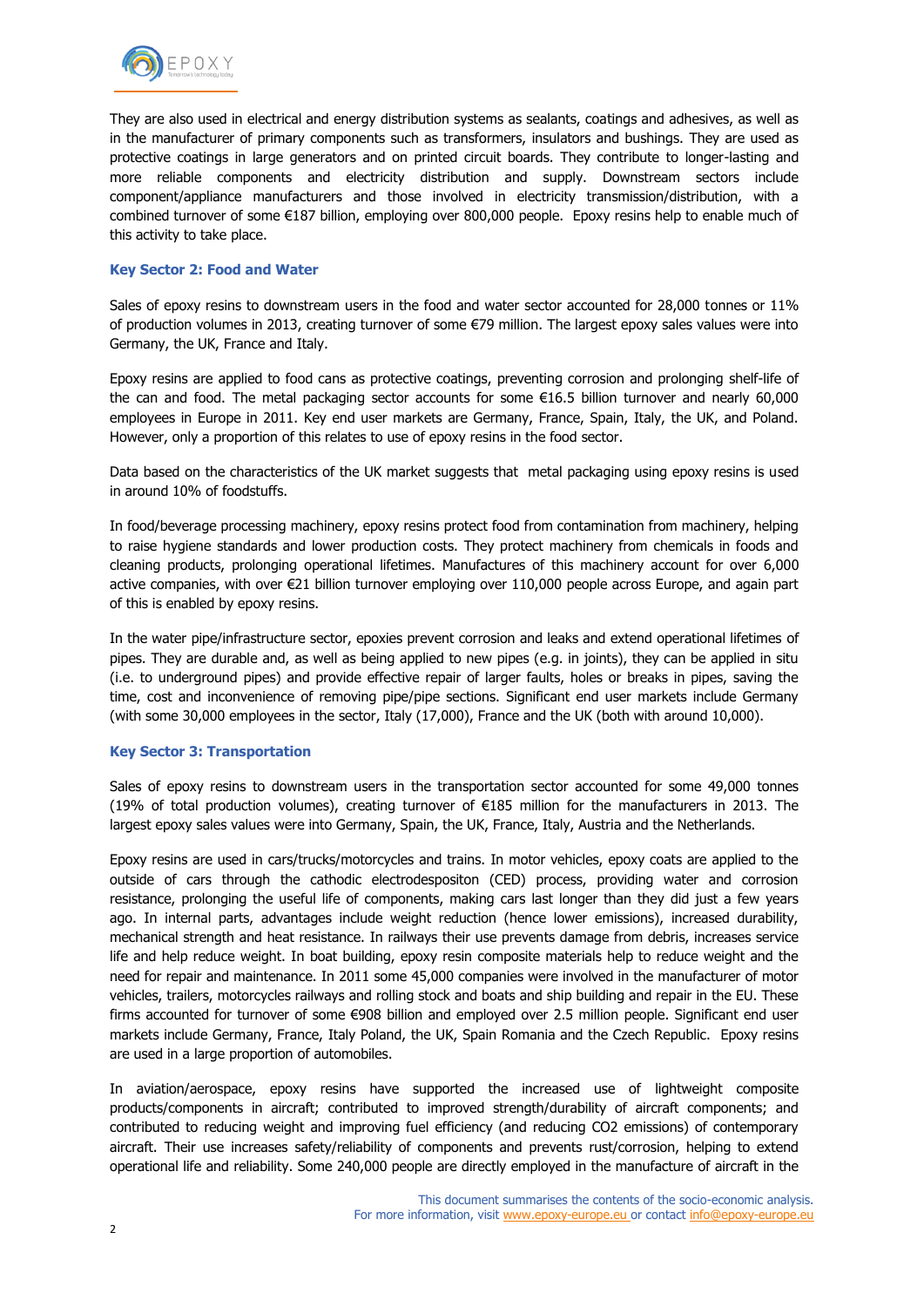

EU, and a further 70,000 in aircraft repair in some 3,200 companies. These activities accounted for some €107 billion turnover and substantial export values.

#### **Key Sector 4: Home and Leisure**

Sales of epoxy resins to downstream users in the home and leisure sector accounted for some 25,000 tonnes (10% of total production volumes), creating turnover of €80 million in 2013. The largest epoxy sales values were into Germany, Austria, Italy and the UK.

Epoxy resins are used in various sporting equipment including skis, surfboards, tennis racquets, fishing rods and golf clubs. They help reduce weight, increase responsiveness, and enable lighter, stronger and longerlasting components. Across Europe, the sector accounts for turnover of €4 billion and employs around 25,000 people, with epoxies being present in many different products across the sector. Key end user markets are Italy, Germany and Poland.

In DIY Home improvement, they are used in sealants/adhesives, mortars and for the repair of woods/plastics, providing a strong, durable, weather/chemical and heat-proof seal, prolonging the useful life of various products and ultimately saving unnecessary expenditure on replacement goods and preventing damage from water leaks. 260,000 tonnes of adhesive and sealant are sold across the EU to consumer/DIY uses, of which a proportion is epoxy-based. Key end user markets are Germany Italy France and Spain.

### **Key Sector 5: Construction**

Sales of epoxy resins to downstream users in the construction sector accounted for 60,000 tonnes (23% of total production volumes) creating turnover of €183 million in 2013. The largest epoxy sales values were into Germany, Italy, the UK and the Netherlands.

Epoxy resins are extensively used in commercial construction, providing particularly strong bonding adhesives, sealants and fillers. They are often marketed as replacements for mechanical fixings and are suitable for internal and external use given their strength, durability and weather resistance. Epoxies are used extensively on flooring, protecting from wear, tear and slippage, and they are used in the construction and repair of roads and bridges, and as chemical anchors (for example coating and securing bridge cables). As the largest enduser sector considered (by sales of epoxies), there are some 3.3 million companies involved in construction and civil engineering, accounting for turnover of €1,556 billion and some 10.5 million employees across Europe. Of these, epoxy resins play enabling roles in a large number of different construction activities, despite the relatively small quantities used in any one project.

# **Potential regulatory action and implications**

Some or all uses of epoxy resins could be affected by a requirement for 'authorisation' or 'restriction' of their constituent substances under the REACH Regulation. Outcomes may include an outright restriction or temporary authorisation for use, pending replacement at a later date. Importing finished products containing cured epoxy resins into Europe in the event of restriction or authorisation in Europe may still be possible, placing EU firms at a competitive disadvantage. The following socio-economic effects are expected based on the consultation and research undertaken for the current study.

# **EU and international scientific assessments**

One of the starting substances of epoxy resins, Bisphenol A (BPA), has been thoroughly assessed by EU and international regulatory agencies such as the European Food Safety Authority (EFSA) and the US Food & Drug Agency (FDA). Both concluded that epoxy materials based on BPA are safe under current use and exposure conditions. In addition, after the reaction that is needed to produce the epoxy resins, epoxy resins themselves contain only minute residual amounts of unreacted BPA.